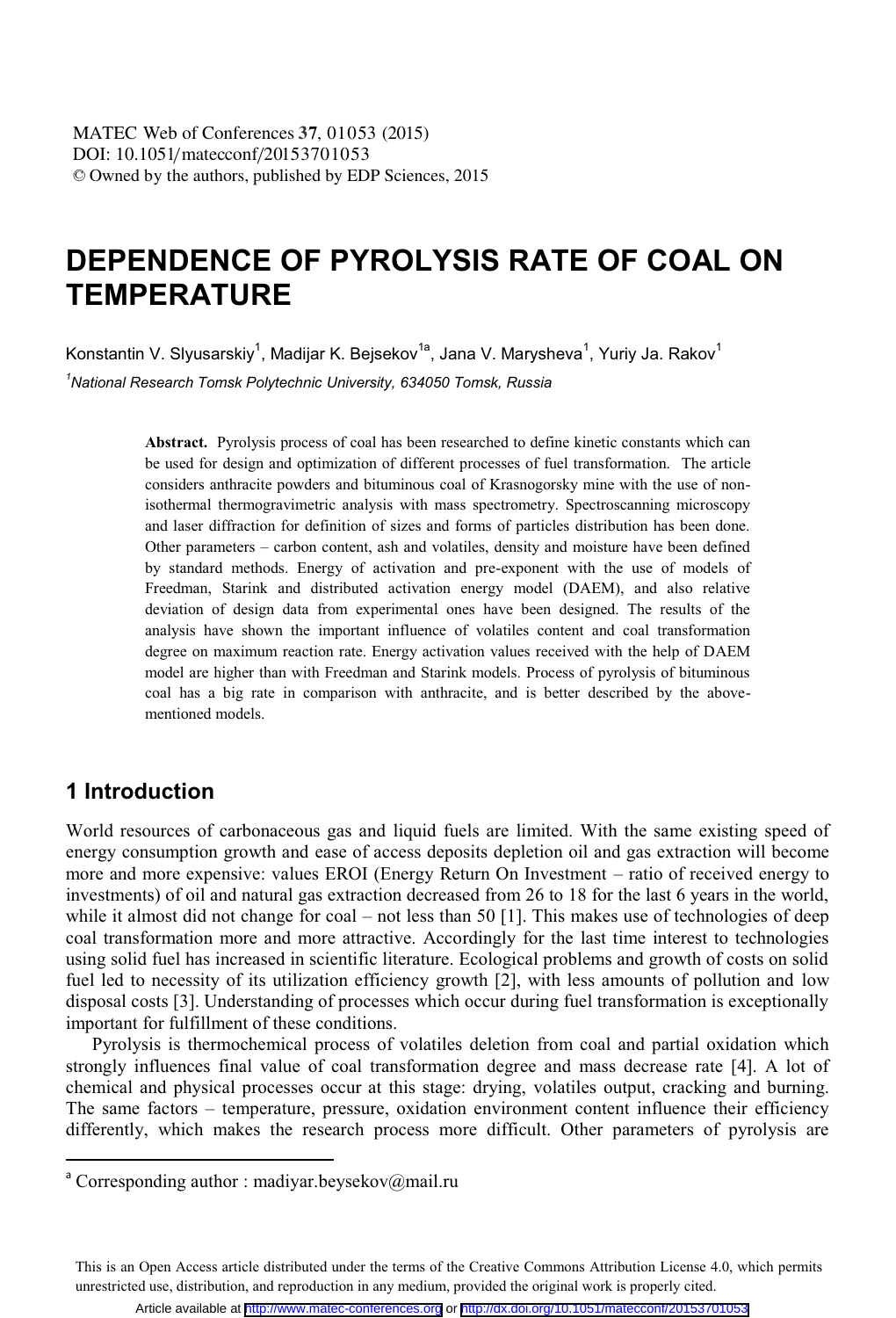strongly influenced by parameters of burning, gasification and other transformational processes [5]. Nowadays apparatuses with chamber division for different processes have being worked out which makes study of these processes more important [6]: pyrolysis, gasification and burning.

Thermogravimentic analysis is one of the most spread methods of receiving pyrolysis process parameters. It allows receiving necessary data with precision and accuracy. There are a lot of mathematical models for description of such processes. The most famous models are Freedman and Staring models and distributed activation energy model (DAEM) based on Arrhenius equation:

$$
v = A \exp(-E/RT), \tag{1}
$$

where  $v$  – mass loss rate, mass.%/s;  $A$  – pre-exponent (frequency factor), mass.%/s;  $E$  –energy activation, J/mole;  $R - gas$  coefficient, J/(mole·K);  $T -$  temperature, K.

Analysis of pyrolysis processes of Kuznetsky anthracite and bituminous coal in argon atmosphere was made with the help of differential thermal analysis. Three groups of kinetic constants have been defined for three non-isothermal models – Freedman, Starink and DAEM. Conclusions on models adequacy have been made on the basis of comparison of values presented in literature.

# **2 Experimental part**

### **2.1 Preparation of samples and characteristics**

Coal powders of Krasnogorsky mine, Kemerovo region have been researched. Powders have been received as a result of coal grinding and its screening through screen plate with the size of cells 315, 150 and 80 mkm. Bulk and volumetric densities have been defined with the help of pycnomentry with five parallel changes as long as it strongly influences pyrolysis rate [7, 8]. Relative measuring inaccuracy of density did not exceed 0.5%. Moisture, ash and volatiles output have been defined by standard methods according to ISO 1171-81, 602-83 and 562-81 (table 1). Values of both ash content and moisture are relatively low while volatiles content in bituminous coal is higher than in anthracite.

| Characteristics           | Unit of<br>measuremen<br>t | Value* |       | Way of      |  |
|---------------------------|----------------------------|--------|-------|-------------|--|
|                           |                            | A      | К     | definition  |  |
| Relative density          | $\text{kg/m}^3$            | 1753   | 1927  | ISO 1171-81 |  |
| Bulk density              |                            | 339    | 340   |             |  |
| Ash content               |                            | 10.5   | 10.8  | ISO 602-83  |  |
| Moisture                  | $mass\%$                   | 1.6    | 2.5   | ISO 1171-81 |  |
| Volatiles content         |                            | 4.2    | 29.3  | ISO 562-81  |  |
| Carbon content            |                            | 83.7   | 56.4  | TG-analysis |  |
| Average size of particles |                            | 82.2   | 69.31 | ISO 13320   |  |
| Parameter $X_{10}$        | mkm                        | 1.89   | 6.45  |             |  |
| Parameter $X_{50}$        |                            | 20.9   | 31.58 |             |  |
| Parameter $X_{90}$        |                            | 71.05  | 75.33 |             |  |

**Table 1**. Main characteristics of researched samples of solid fuel

\*A relates to anthracite,  $K -$  to bituminous coal.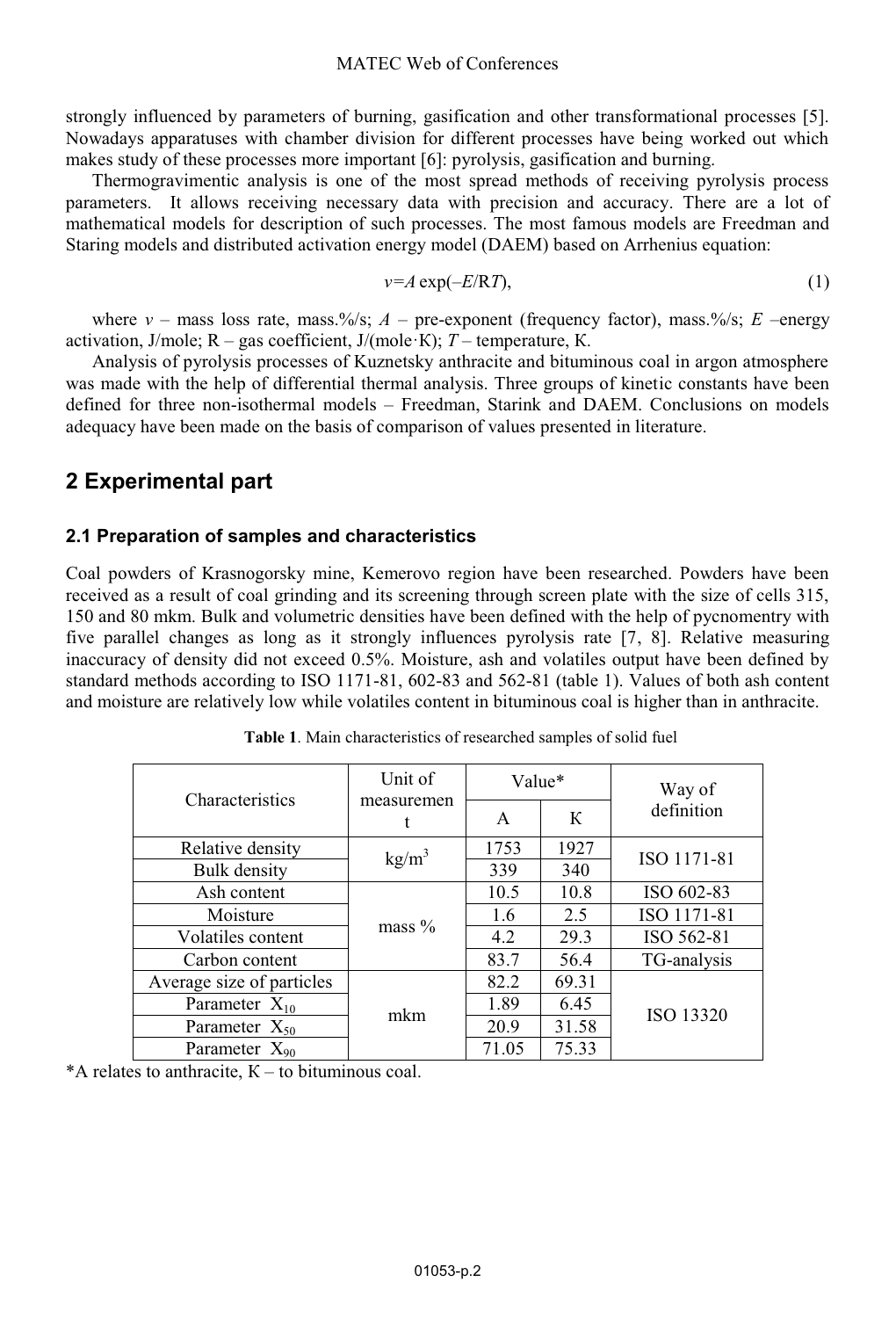

**Figure 1.** Micro photographs with 200-multiple approaching of anthracite (а) and thin coal (b).

Most models have hypotheses in relation to the form of particle and powder. Stereo scanning microscopy has been made for definition of this form with the help of raster type scanning microscope JEOL 6000 С (fig.1). Large particles of bituminous coal powder do not have a correct form, anthracite – spherical. The form of small particles is spherical for both samples. Analysis of particles distribution has been made with the help of laser diffraction HELOS in accordance with ISO 13320. Average size of particles and some other values –  $X_{10}$ ,  $X_{50}$ ,  $X_{90}$  – are presented in table 1.

#### **2.2 TG- analysis and mass spectrometry**

TG-analysis was made with the help of synchronous differential thermal analyzer Netzsch STA 449 C (Germany) at heating rate 10К/min in the range of temperatures from 323 to 1273 К. Argon of high refinement degree В was used as blowout gas for the process of pyrolysis. During the experiment for excluding the possibility of chemical reactions appearance with residual air in chamber TG, it was blown out with argon with volume flow rate 250 ml/min during 1 hour. After the beginning of the experiment volume flow rate made 50 ml/min. Mass spectrometry was made with Netzsch QMS 403 D Aëolos. Inaccuracy of mass decrease and temperature made less than 0.5 mass.% and 1 K, accordingly.

#### **2.3 Kinetic models**

Non-isothermal kinetic research of burning and pyrolysis processes problems is extremely difficult because of a large amount of components and their parallel and successive reactions [9]. At kinetic analysis of solid fuels process rate is usually expressed as follows:

$$
d\alpha/dt = A/\beta \exp(-E/(RT)) f(\alpha)
$$
 (2)

where  $a=(m(t)-m_a)/(m_0-m_a)$  – coal transformation degree;  $m(t)$ ,  $m_0$  and  $m_a$  – mass of samples in a moment of time *t*, initial moment of time and after the pyrolysis process,  $g$ ;  $\beta$  – sample heating rate, K/min; f(*α*) – dependence of transformation rate on transformation degree (function of reaction rate distribution considering change of properties and structure of fuel particles during the process).

Energy activation (E), pre-exponent (A) and function of reaction rate distribution  $[f(\alpha)]$  – kinetic triplet. Non-isothermal kinetic methods of Freedman, Starink and DAEM were used for getting energy activation of burning processes and pyrolysis reaction.

Freedman model can be expressed with the equation [9]:

$$
\ln(\beta \, d\alpha/dT) = \ln[A f(\alpha)] - E/(RT) \tag{3}
$$

Starink equation is as follows:

$$
\ln(\beta/T^{1.92}) = A - 1.0008 \ E/(\mathbf{R}T) \tag{4}
$$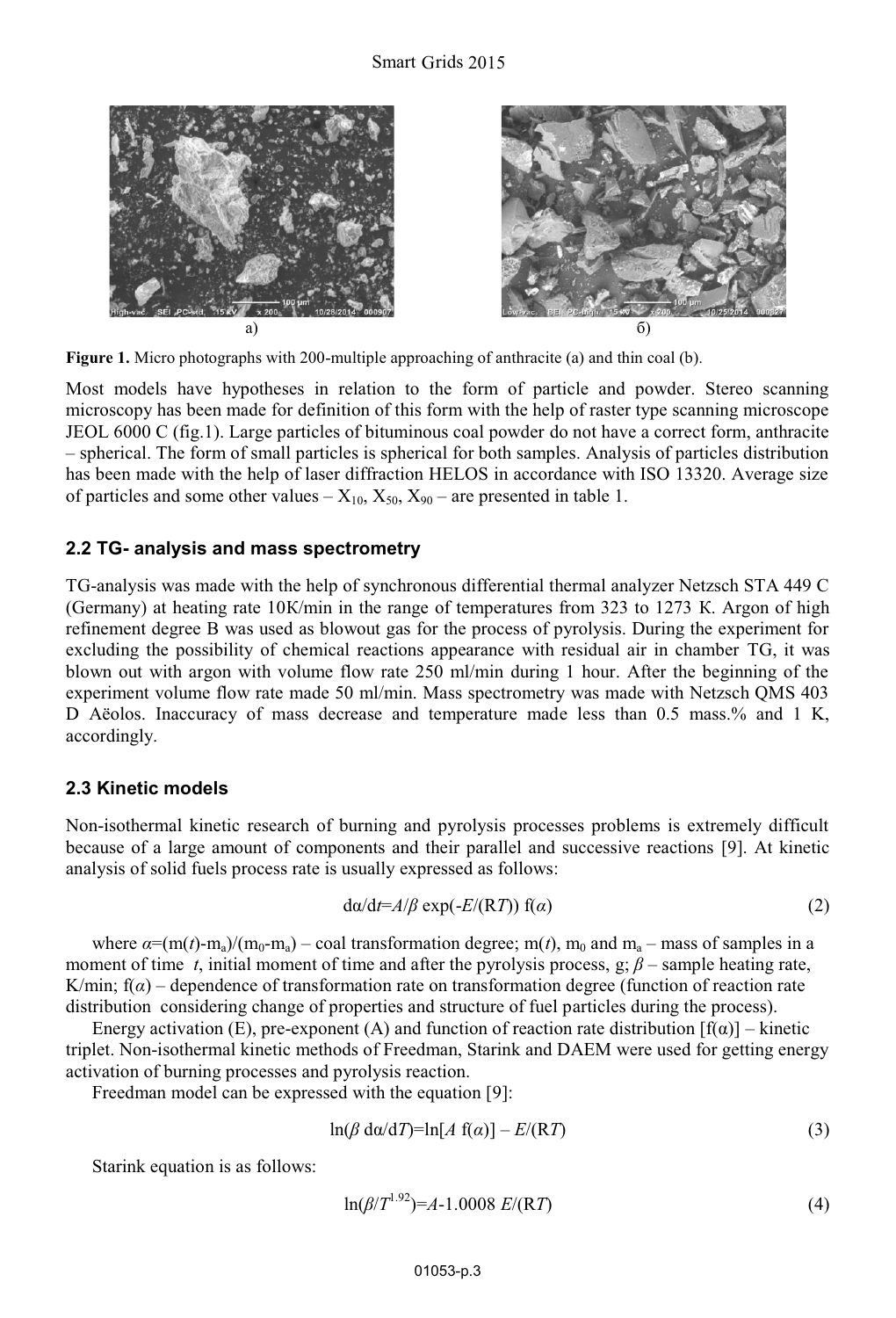Simplified model DAEM is as follows:

$$
\ln(\beta/T^2) = \ln(AR/E) - 0.6075 - E/(RT)
$$
\n(5)

At similar transformation degree at different heating rates, energy activation can be defined according to decline of dependence curve  $\ln(\beta \, d\alpha/dT)$  for Freedman  $\ln(\beta/T^{1.92})$  for Starink and for DAEM method  $\ln(\beta/T^2)$  from 1/*T*. DAEM model is thought to be the most accurate among the abovementioned ones but use of simplified integral approximation for temperature can cause a substantial mistake.

## **3 Results and their discussion**

#### **3.1 Parameters of pyrolysis**



Dependences of mass and its decrease rate on ambient temperature are in fig. 2 a, b. 120■

**Figure 2.** TG data (а) and dependence of coal samples pyrolysis rate (b) on time in argon atmosphere at temperature 1000 °С

Some peaks can be noted in the graphs: in the range of temperatures 330 - 375 K with maximum rate 0.138 mass. %/s and 0.868 mass.%/s for anthracite and bituminous coal accordingly and at 750-780 К with 0.132 mass.%/s and 0.362 mass.%/s. The first peak can be connected with adsorbed moisture deletion – this can be proved with corresponding peaks in graphs of mass spectroscopy. Mass decrease rate increase does not have a sharply defined peak for the second time and has a bimodal character for thin coal. It is probably connected with some chemical reactions behavior such as hydrogen containing elements output (hydrogen, methane, hydrocarbon etc.), and also compounds of full and partial oxidation of sulfur, nitrogen and carbon. Oxidizing of substances of solid phase arises as a result of elements interaction in solid phase – sulfur, carbon – with oxygen in composition of adsorbed gases, and also air inflow is also possible into the chamber of differential chamber analysis analyzer. Mass spectrometric analysis shows the presence of a lot of compounds which can be the result of oxidation reactions or adsorbed gas output.

#### **3.2 Pyrolysis kinetics constants**

Fig. 3 illustrates dependence of energy activation on coal transformation for different samples and kinetic models. Let us consider that energy activation calculated with DAEM model is linearly dependent on transformation while it is close to constant for equations of Freedman and Starink.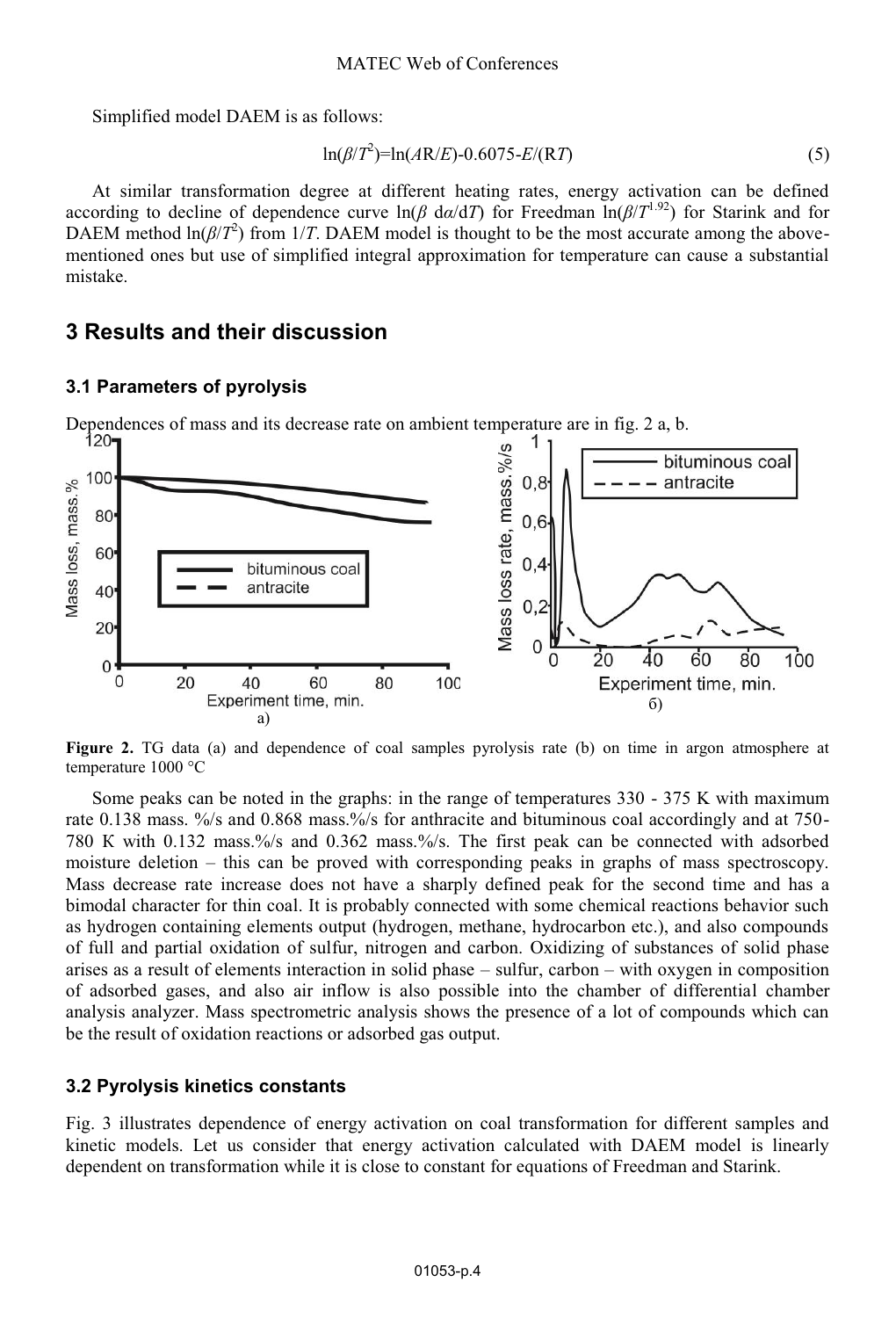

**Figure 3.** Dependence of energy activation calculated with different models on transformation degree for anthracite (а) and bituminous coal (b).

At design with formula 1, fixed value of energy activation reaction is often used E=const. In this case the most accurate result will be achieved at reaction constant use defined by Starink model as its change at different values  $\alpha$  is the lowest one for both anthracite and thin coal. Average values of energy activation and pre-exponents are presented in table 2.

|                       | Model | Anthracite |                |             | Bituminous coal |         |             |  |
|-----------------------|-------|------------|----------------|-------------|-----------------|---------|-------------|--|
| Constant              |       | Friedman   | <b>Starink</b> | <b>DAEM</b> | Friedman        | Starink | <b>DAEM</b> |  |
| Pre-exponent $\ln A$  |       | .74        |                | 2.76        | 7.85            | '2.86   |             |  |
| Energy activation $E$ |       |            |                | 1つら         | 30              |         | 80          |  |

**Table 2.** Average values of kinetic constants of pyrolysis process samples

It is clear from the table that use of DAEM model gives the highest values of energy activation, and Starink model – the lowest ones. Pre-exponent values for each bituminous coal increase at energy activation growth, and for anthracite – decrease. It is connected with both a bigger intensiveness on the whole and with influence increase of porous structure of fuel particles on process kinetics. The received data are coordinated with values presented in literature for analogous coals [4-6].

## **4 Conclusion**

Energy activation values for pyrolysis process of anthracite and bituminous coal of Krasnoborodsky mine have been defined as a result of the research, two main phases of coal pyrolysis process and maximum values of mass decrease for each of them have been defined. Energy activation values of two coals with the use of three kinetic models have been defined. For DAEM model decline angle is far bigger than for Freedman and Starink models. Starink model is the most preferable for design with the use of energy activation constant value.

## **References**

- 1. E.I. Nduagu, I.D. Gates, Environ. Sci. Technol., **49**, 8824 (2015)
- 2. A.G. Korotkikh, K.V. Slyusarskiy, MATEC web conf. **23,** 01020 (2015)
- 3. G. Manzolini, E. Macchi, M. Gazzani, Fuel, **105**, 206 (2013)
- 4. A. Zoulalian, R. Bounaceur, A. Dufour, Chem. Eng. Sci., **138**, 281 (2015)
- 5. Y.J. Rueda-Ordonez, K. Tannous, Bioresource Technol., **196**, 136 (2015)
- 6. F. Bai, Y. Sun, Y. Liu, Q. Li, M. Guo, Energ. Convers. Manage., **97**, 374 (2015)